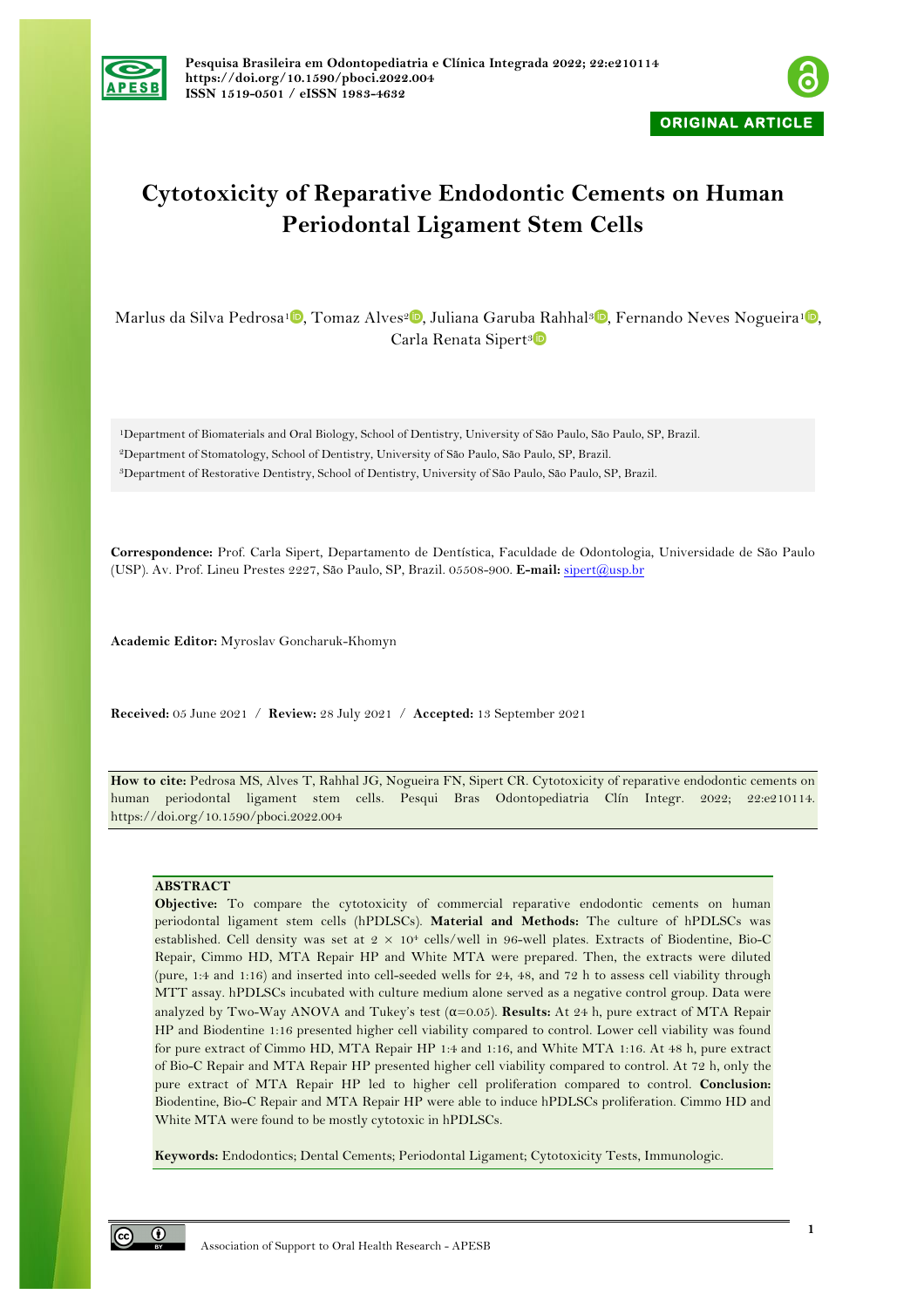## **Introduction**

Calcium silicate-based cements (CBSC) have received a lot of interest from endodontists due to their biocompatibility and bioactivity. As a result, these materials have been indicated in root-end filling, pulp capping, pulpotomy, apexogenesis, apexification and in cases of root perforation, retro filling, direct pulp protection, restoration of deciduous tooth and cavities with enamel without dental support (dentine substitute) and non-conventional endodontic treatment without gutta-percha [1-13].

Mineral trioxide aggregate (MTA) is CBSC extensively used in endodontics  $\lceil 1, 2 \rceil$ . However, MTA presents some drawbacks such as long setting time, inducement of tooth discoloration and difficult handling [3,4]. To overcome it, several new bioactive endodontic cements have been introduced to the market. Among these materials are Biodentine (Septodont, Saint-Maur-des-Fossés, France), Bio-C Repair (Angelus Indústria de Produtos Odontológicos S/A, Londrina, PR, and Brazil), Cimmo HD (PBS Cimmo Soluções em Saúde, Pouso Alegre, MG, Brazil) and MTA Repair (Angelus Indústria de Produtos Odontológicos S/A, Londrina, PR, Brazil).

Biodentine is CSBC presented in powder and liquid system [5-7]. Biodentine presents good sealing ability, favorable biological and physical properties, increased biocompatibility and a wide range of clinical applications [8]. Bio-C Repair is a ready-for-use CSBC [9-11]. According to the manufacturer, besides presenting the same indications of conventional MTA, Bio-C Repair is easy to be applied and does not contribute to discoloration, acts as a barrier against microorganisms, and stimulates tissue healing.

MTA Repair HP is based on the chemical formulation of conventional MTA but with improved physical properties related [12]. It is composed of a powder and a mixing liquid with a plasticizer agent. The bismuth oxide radiopacifier in the conventional MTA was replaced for calcium tungstate in the MTA Repair [12,13]. Cimmo HD is a biological cement developed with the same base as MTA or Biodentine, but with natural elements as additives to increase the cement resistance and without radiopacifier  $\lceil 14 \rceil$ .

The biological properties of new endodontic materials should be assessed to minimize adverse effects [15]. *In vitro* cytotoxicity tests are used to detect toxic effects caused by material or its extract in cell culture [12]. Therefore, this study was conducted to assess the *in vitro* toxicity of Biodentine, Bio-C Repair, Cimmo HD, MTA Repair HP and White MTA. The null hypothesis tested was that the calcium silicate-based cements would present a similar effect on the cell viability.

# **Material and Methods**

#### Primary Culture of hPDLSCs

The experimental protocol was approved by the Ethics Committee of the School of Dentistry of the University of São Paulo (Protocol# 3.895.056). The hPDLSCs were obtained from the cell biobank of the School of Dentistry of the University of São Paulo and cultured in Minimum Essential Medium  $\alpha$  ( $\alpha$ -MEM) (Invitrogen, Thermo Fisher Scientific, Waltham, MA, USA) with 10% fetal bovine serum (FBS) (Gibco, Thermo Fisher Scientific, Waltham, MA, USA), 100  $\mu$ g/mL penicillin, 100  $\mu$ g/mL streptomycin, and 0.5 mg/mL amphotericin B at standard culture conditions (37 °C, 100% humidity, 5% CO2 and 95% air) [16]. hPDLSCs cells from passages four to eight were used for MTT Assays. hPDLSCs cells were seeded at 2x104 cells per well.

## Characterization of hPDLSCs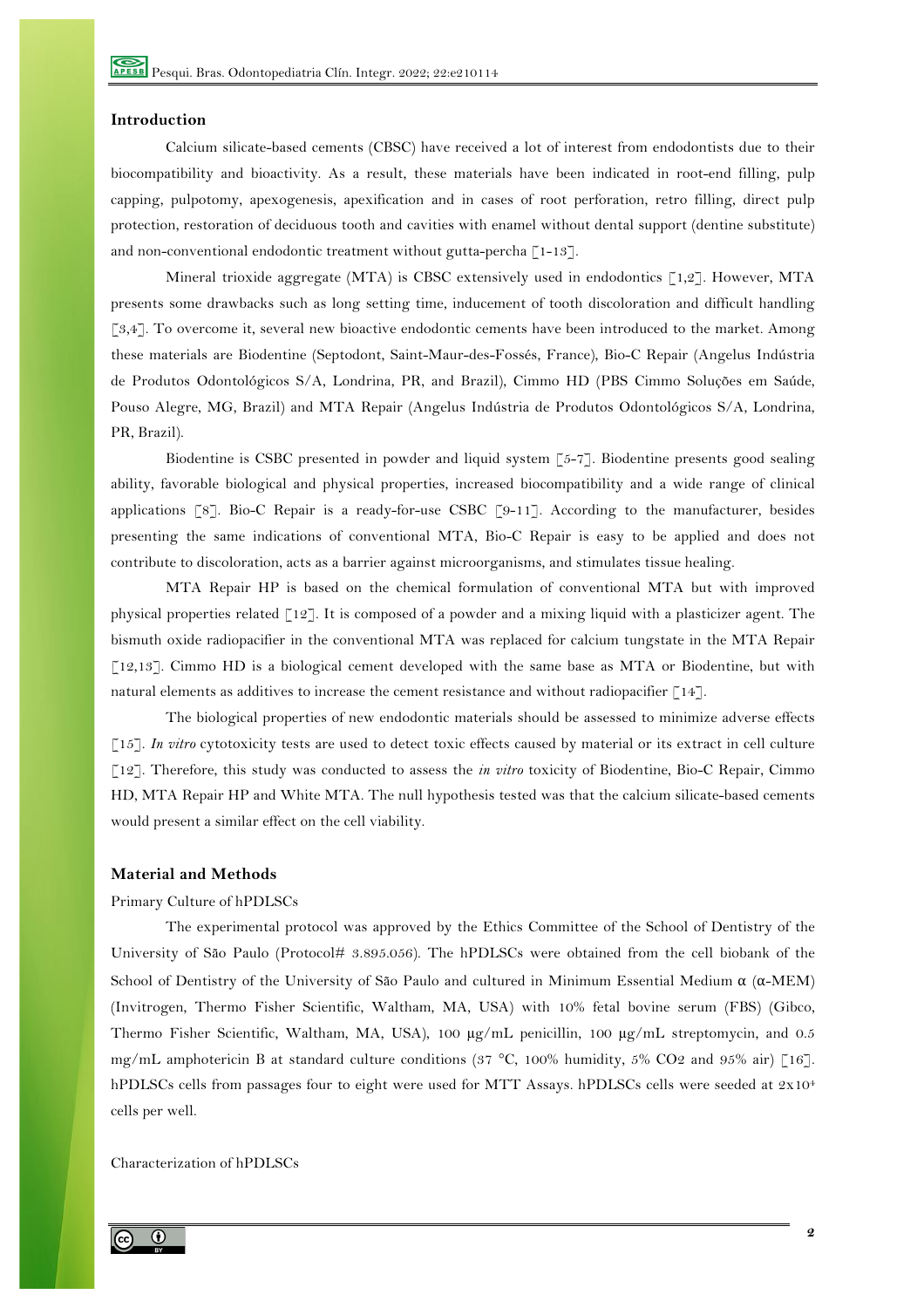The characterization of hPDLSCs was performed by immunostaining and evaluated by flow cytometry. The cells were seeded at 5 x 105 concentration and incubated in 5% FBS/PBS 1x at 4 °C in the dark for 1 hour with OCT4-FITC, SOX2-FITC, STRO-1-FITC (Abcam, Cambridge, UK), CD90-FITC (eBioscience, San Diego, CA, USA), CD34-FITC (Biolegend, San Diego, CA, USA), CD31-PE, CD-44-PE (eBioscience, San Diego, CA, USA) and CD146-PE (Biolegend, San Diego, CA, USA) antibodies for 30 min at 4 °C. Unstained control was used to set gates. A total of 10-50,000 events were recorded and data analyzed in FlowJo software (Becton, Dickinson and Company, Franklin Lakes, New Jersey, USA) [16].

#### Specimen and Extract Preparation

All materials (Table 1) were manipulated according to the manufacturers' instructions and were inserted into a round metal appliance designed for the production of discs measuring 5 mm wide and 3 mm high. Materials were allowed to set for 24 h in a humid atmosphere and aseptic conditions. After setting, each specimen was immersed into 1 mL of α-MEM with 10 % FBS and incubated for 72 h. The specimens were then discarded and the pure extracts were filtered by 0.22-µm pore size membranes (Millipore; Billerica, MA, USA) [17,18].

| Materials    | Manufacturer                                                                | Composition                                                                                                                                               | Proportion                                                  |
|--------------|-----------------------------------------------------------------------------|-----------------------------------------------------------------------------------------------------------------------------------------------------------|-------------------------------------------------------------|
| Biodentine   | Septodont, France.                                                          | zirconium<br>Tricalcium silicate,<br>Powder:<br>oxide, calcium oxide, calcium carbonate,                                                                  | Five drops of the liquid for<br>one capsule                 |
|              |                                                                             | brown pigment, red pigment and brown<br>iron oxide                                                                                                        |                                                             |
|              |                                                                             | Liquid: dehydrated calcium chloride<br>and purified water                                                                                                 |                                                             |
| Bio-C Repair | Angelus Indústria de<br>Produtos Odontológicos<br>S/A, Londrina, PR, Brazil | Calcium silicate, calcium oxide, zirconium<br>oxide, iron oxide, silicon dioxide, dispersing<br>agent                                                     | Ready to use                                                |
| Cimmo HD     | Cimmo Soluções em<br>Saúde, Pouso Alegre,<br>MG, Brazil                     | calcium<br>oxide,<br>calcium<br>carbonate,<br>oxide, dicalcium<br>magnesium<br>silicate,<br>aluminum oxide, sodium oxide, potassium<br>oxide and pozzolan | 1 blister for and 1 drop of<br>the liquid.                  |
| MTA Repair   | Angelus Indústria de<br>Produtos Odontológicos<br>S/A, Londrina, PR, Brazil | Powder: Tricalcium<br>silicate,<br>dicalcium<br>silicate, tricalcium aluminate, calcium oxide<br>and calcium tungstate<br>Liquid: Water and plasticizer   | 1 package of MTA Repair<br>HP for 2 drops of the<br>liquid. |
| White MTA®   | Angelus Indústria de<br>Produtos Odontológicos<br>S/A, Londrina, PR, Brazil | Powder: Tricalcium silicate,<br>dicalcium<br>silicate, tricalcium aluminate, calcium oxide,<br>bismuth oxide Liquid: Distilled water                      | 1 sachet of White MTA for<br>1 drop of distilled water.     |

# **Table 1. Tested materials.**

#### Cell Stimulation with Materials Extracts

The pure extracts (1) were diluted (1:4 and 1:16) in  $\alpha$ -MEM supplemented with 10% FBS. hPDLSCs were counted and seeded at  $2 \times 10^4$  cells/well in 96-well plates in  $\alpha$ -MEM supplemented with 10% FBS in triplicate. After 24 h, the cells were incubated with 100 µL of the extracts dilutions or medium only (negative control).

# Cell Viability

Cell viability was assessed through 3-(4,5-Dimethylthiazol-2-yl)-2,5-diphenyltetrazolium bromide (MTT) Assay. The hPDLSCs were stimulated with the extracts for 24, 48, and 72 h. The medium was renewed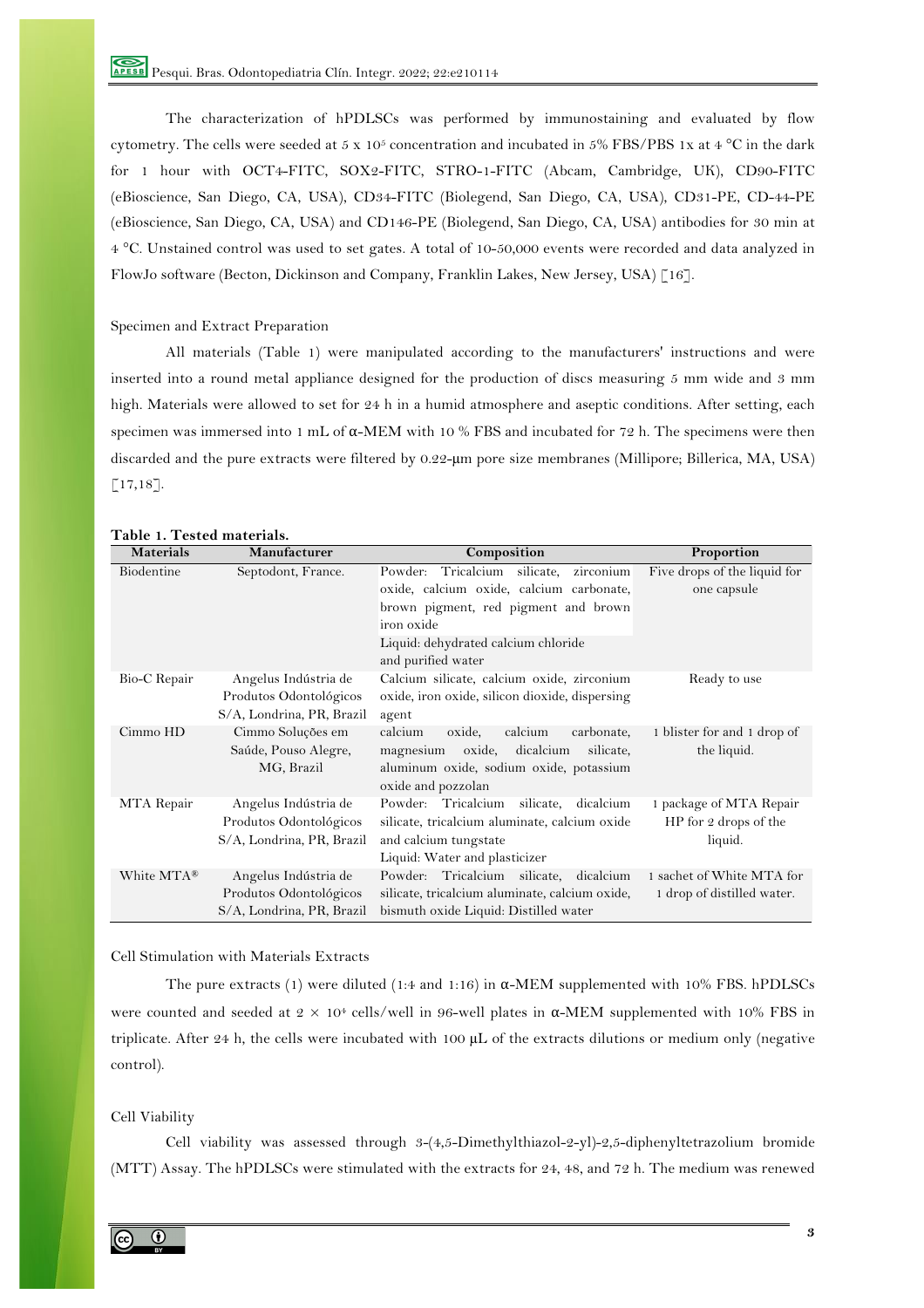after 48 h. The cell supernatant was replaced by 20  $\mu$ L of a 5 mg/mL solution of MTT in phosphate-buffered saline, followed by 180 μL of  $\alpha$ -MEM with 10% FBS. Cells were incubated for 4 h and MTT solution was replaced by 100 µL of dimethyl sulfoxide (Synth, Diadema, SP, Brazil). Optical density was determined using a plate reader (Synergy HT, Biotek, Instruments, Inc. Winooski, VT, USA) at the wavelength of 570 nm.

## Statistical Analysis

Normal data distribution was verified through the Shapiro-Wilk normality test and data were analyzed by two-way analysis of variance (Two-Way ANOVA) followed by Tukey's test ( $\alpha$  = 0.05). Data are presented as mean ± standard deviation. All statistical analyses were performed using GraphPad Prism 7.00 (GraphPad Software, Inc., CA, US).

# **Results**

The characterization of the hPDLSCs is shown in Figure 1. The results show high expression of mesenchymal stem cell surface markers CD-44 (100%), CD-90 (95.7%), and CD-146 (93.4%) and low expression of CD-31 (6.69%), CD-34 (7.99%), OCT-4 (19.2%) and SOX-2 (13.4%). STRO-1 was 48.2%.



**Figure 1. Characteristics of the hPDLSCs detected by flow cytometry. hPDLSCs stained with surface markers are shown as brown curves, and control hPDLSCs with no staining are shown as black curves.**

Figure 2 show the cell viability according to MTT assay in SCAPs after 24 (A), 48 (B) and 72 (C) hours of exposure to different dilutions (1, 1:4 and 1:16) of the extracts of Biodentine, Bio-C Repair, Cimmo HD, MTA Repair HP and White MTA.

At 24 h, pure extract of MTA Repair HP when pure and Biodentine 1:16 presented higher cell viability (p<0.0001). Compared to control, lower cell viability was found for pure extract of Cimmo HD (p<0.01), MTA Repair HP® 1:4 and 1:16 (p<0.05), and White MTA 1:16 (p<0.05).

In the 48 h period, pure extract of Bio-C Repair and MTA Repair HP presented higher cell viability than control (p<0.0001). On the other hand, lower cell viability was observed for pure extract of Cimmo HD (p<0.0001) and White MTA (p<0.05), Cimmo HD 1:4 (p<0.05) and MTA Repair HP® 1:16 (p<0.05).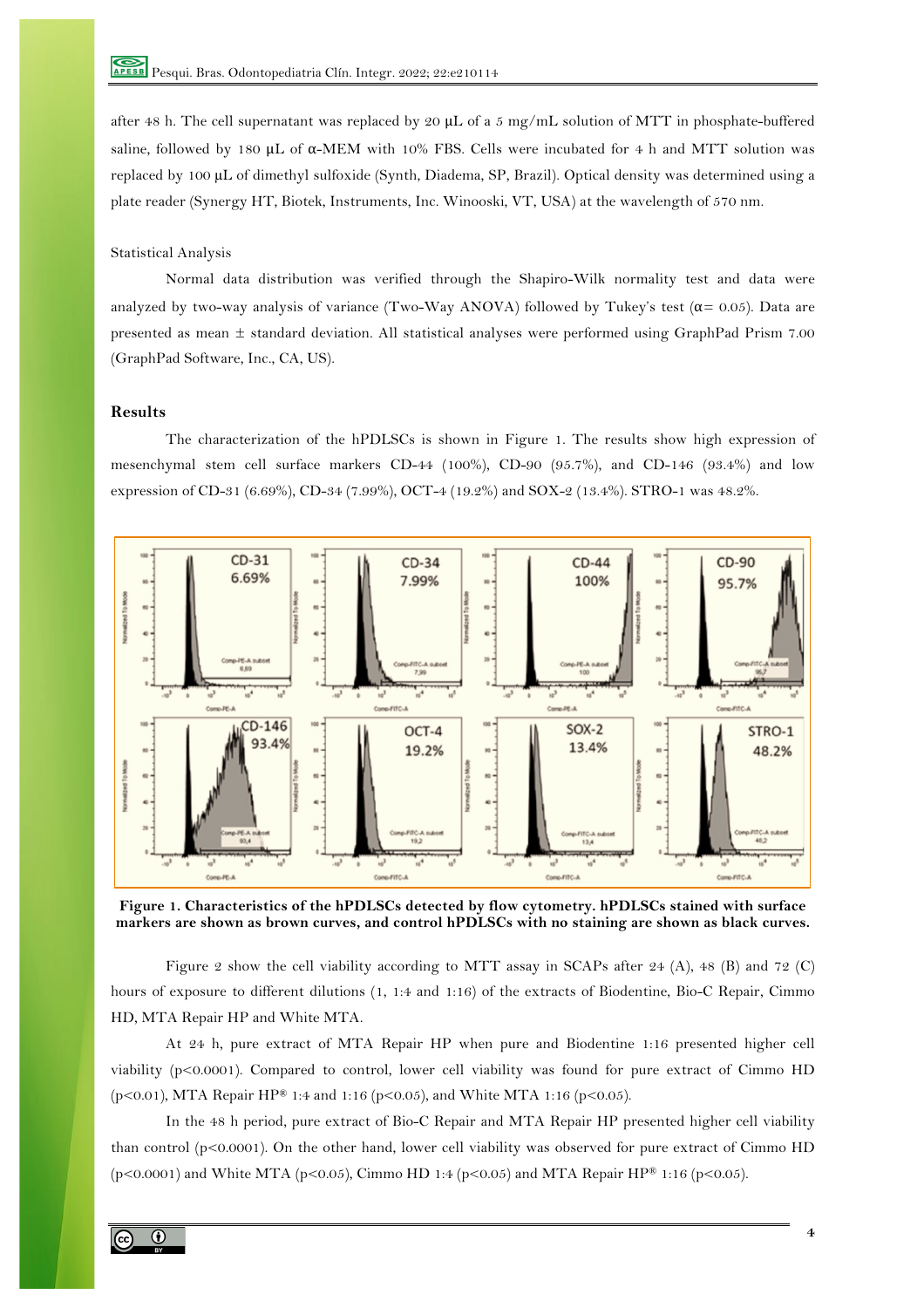At 72 h of stimulation, only the pure extract of MTA Repair HP led to higher cell proliferation compared to control (p<0.001). The cell viability of pure extract of Bio-C Repair, Cimmo HD and White MTA were lower than control group (p<0.0001). For the 1:4 dilution, Biodentine and Cimmo HD had lower cell proliferation than control (p<0.0001).



Statistically significant differences are indicated by  $(*)$  when  $p<0.05$ ,  $(***)$  when  $p<0.01$ ,  $(***)$  when  $p<0.001$  and (\*\*\*\*) when  $p < 0.0001$  compared to the control group. Two-Way ANOVA with Tukey test  $(a<0.05)$ .

**Figure 2. Cell viability according to MTT assay in SCAPs after 24 (A), 48 (B) and 72 (C) hours of exposure to pure (1), 1:4 and 1:18 dilutions of the extracts of Biodentine, Bio-C Repair, Cimmo HD, MTA Repair and White MTA. hPDLSCs incubated in culture medium alone served as the negative control. The results show mean and standard deviation of the experiments performed in triplicate.** 

## **Discussion**

An ideal calcium silicate-based material must present low cytotoxicity. In this study, we evaluated the toxicity of Biodentine, Bio-C Repair, Cimmo HD, MTA Repair HD and White MTA on stem cells of the human periodontal ligament. The null hypothesis was rejected as the cements presented different toxicity profiles in the hPDLSCs. Overall, the results showed that Biodentine, Bio-C Repair HP and MTA Repair induced cell proliferation, whereas Cimmo HD and White MTA were mostly cytotoxic.

The endodontic treatment consists of the disinfection and filling the root canal with synthetic, inert or bioactive materials capable of inducing the formation of mineralized tissue and thus, contributing to tissue healing [19-21]. Interestingly, during endodontic procedures, despite the possibility of placing the bioactive cements in contact with stem cells, an influx of undifferentiated stem cells from the apical papilla and periradicular tissues into the root canal system may occur [22,23].

In this study, the cytotoxicity of the cements were evaluated in periodontal ligament stem cells, which the phenotypic characterization is in agreement with previous studies [24-26]. Several published studies have pointed to the use of these cells to assess the toxicity of new endodontic materials *in vitro* [11,17,27-31]. These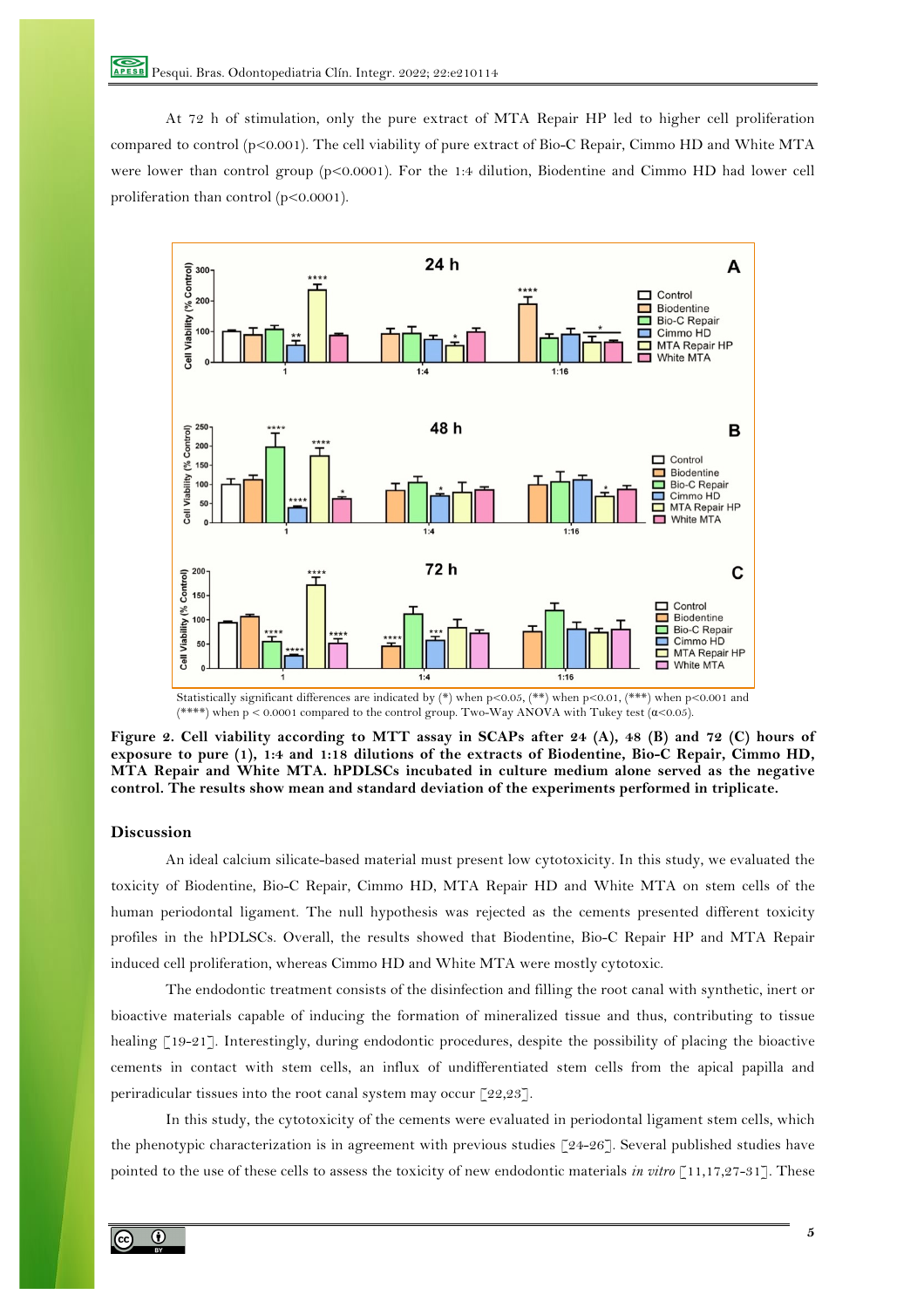cells reside around teeth, have a higher proliferation rate and possess the ability of multipotent differentiation such as osteogenesis, adipogenesis and chondrogenesis [27]. Furthermore, by working with cements extracts in different dilutions, a possible dose-response of the cements on the hPDLSCs could be inferred, as the cements release soluble components that may be diluted by surrounding tissue fluids *in vivo* [17,32,33].

Biodentine is a calcium silicate-based cement, synthesized to be used in direct contact with the periodontal ligament [27]. Previous studies have shown that Biodentine enhanced the proliferative activity of hPDLSCs [27,30]. This was also observed in our study in the first 24 h. Higher concentrations (20 mg/mL) of Biodentine™ were found to be more cytotoxic on PDLSCs. Lower concentration, however, increased the proliferation of hPDLSCs [27]. Thus, this corroborates our study, in which a dose-response regarding cell proliferation was observed.

In a study in which hPDLSCs were exposed to several dilutions of Bio-C Repair, similar cell viability was found for this cement compared to the control in 24 h [11]. This was also observed in this study. Interestingly, pure extract of Bio-C Repair in 48 h and Bio-C Repair at 1:4 and 1:16 dilutions presented higher cell viability compared to the control. Thus, the differences found might be attributed to the evaluated experimental periods. Furthermore, physicochemical analyses, including pH and ion release, are required to better explain our results.

In this *in vitro* cytotoxicity study, the cell viability was significantly increased for MTA Repair HP compared to control up to 72 h. Corroborating our findings, studies have shown increased proliferation of human dental pulp stem cells (hDPSCs) [12] and hPDLSCs [34] in the presence of MTA Repair HP [12,28]. In hDPSCs, however, the cell proliferation was lower than Biodentine [12]. Controversially, in a report [35], this material was slightly cytotoxic and did not lead to the proliferation of hPDLSCs.

In this study, White MTA and Cimmo HD presented lower cell viability in all experimental periods. As observed in our study, the literature shows that White MTA was not able to induce cell proliferation in L929 fibroblast cell lines [15] and periodontal ligament fibroblasts [17]. To the best of our knowledge to date, there is no published report on the effect of Cimmo HD on stem cells. White MTA and Cimmo HD were found to present good performance *in vivo* [14,36,37]. Notably, the results of this *in vitro* study must be interpreted with caution given that variations in experimental procedures and conditions may produce conflicting results and the concentration of toxic substances may decrease by tissue fluids under clinical situations [31].

Besides supporting the literature on Biodentine and White MTA, to the best of our knowledge, this is the first study that has evaluated the biological properties Bio-C Repair, Cimmo HD and MTA Repair on human periodontal ligament stem cells. Thus, it helps to illuminate the properties of these materials. However, as limited evidence is currently available regarding to the outcomes of most of the calcium silicate-based assessed in this study, a broader *in vitro* experimental approach to clarify the biological and physicochemical properties of these materials, as well as the short and long-term assessment of their performance *in vivo* is necessary to better understand the behavior of these materials.

# **Conclusion**

Biodentine, Bio-C Repair and MTA Repair HP were able to induce hPDLCs proliferation whereas Cimmo HD and White MTA were found to be mostly cytotoxic up to 72 h.

# **Authors' Contributions**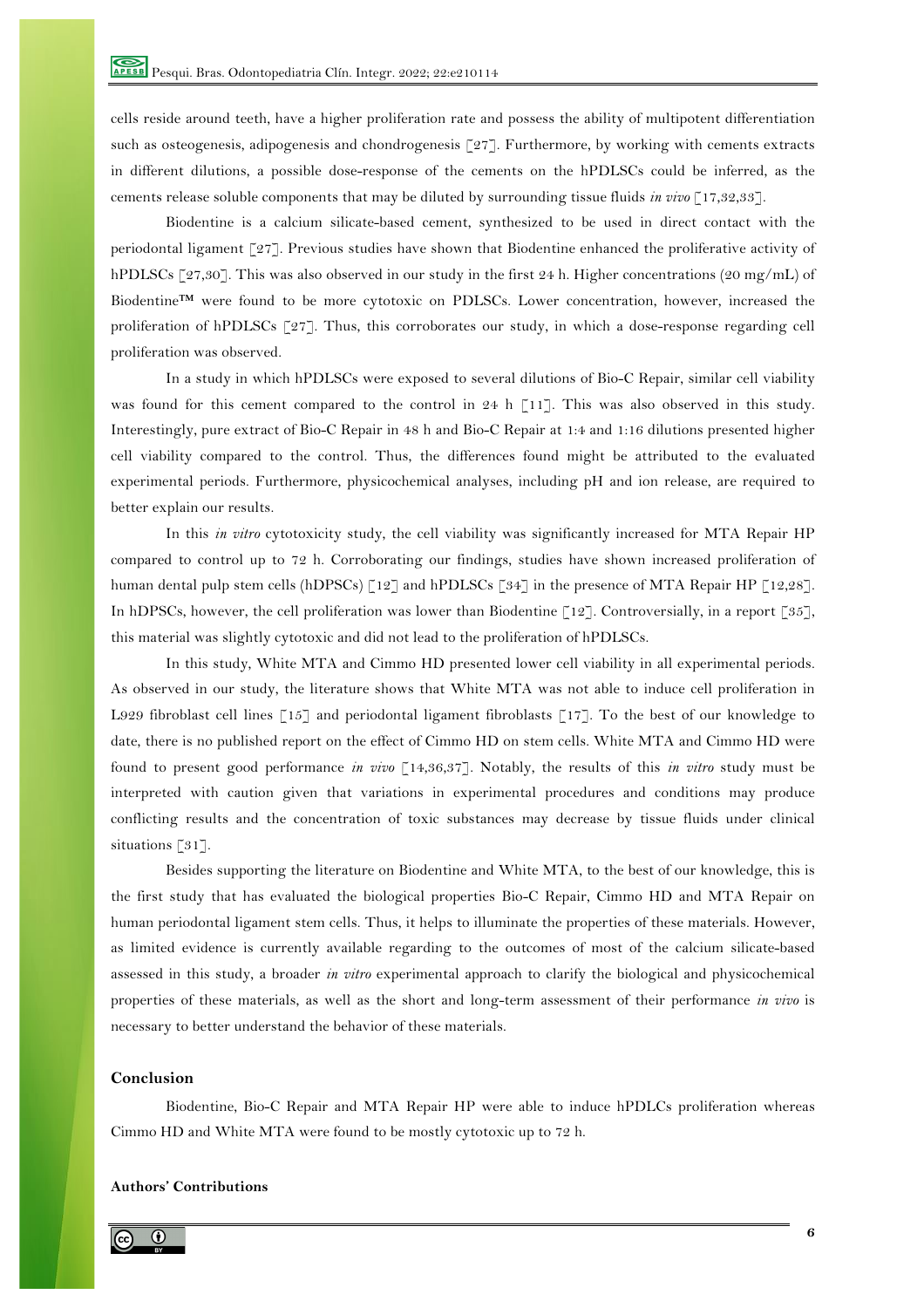| <b>MSP</b>                                                                                                                              |  | https://orcid.org/0000-0002-4052-7208 | Conceptualization, Investigation, Data Curation, Formal Analysis, Writing – Original Draft, |  |
|-----------------------------------------------------------------------------------------------------------------------------------------|--|---------------------------------------|---------------------------------------------------------------------------------------------|--|
|                                                                                                                                         |  |                                       | Writing – Review, Editing and Project Administration.                                       |  |
| <b>TA</b>                                                                                                                               |  | https://orcid.org/0000-0002-3377-725X | Investigation, Data Curation, Formal Analysis, Writing - Review and Editing.                |  |
| JGR                                                                                                                                     |  | https://orcid.org/0000-0003-2761-8188 | Data Curation, Formal Analysis, Writing – Original Draft, Writing – Review and Editing.     |  |
| <b>FNN</b>                                                                                                                              |  | https://orcid.org/0000-0002-6595-9154 | Formal Analysis, Writing – Review and Editing and Project Supervision.                      |  |
| <b>CRS</b>                                                                                                                              |  | https://orcid.org/0000-0002-5719-6505 | Conceptualization, Data Curation, Formal Analysis, Writing – Review and Editing, Project    |  |
| Administration and Supervision.                                                                                                         |  |                                       |                                                                                             |  |
| All authors declare that they contributed to critical review of intellectual content and approval of the final version to be published. |  |                                       |                                                                                             |  |

#### **Financial Support**

This study was supported by grants and scholarships from São Paulo Research Foundation (FAPESP) (processes 2016/13944-5 and 2017/23158-0), the National Council for Scientific and Technological Development (406923/2016-7) and Coordination for the Improvement of Higher Education Personnel (CAPES).

## **Conflict of Interest**

The authors declare no conflicts of interest.

## **Data Availability**

The data used to support the findings of this study can be made available upon request to the corresponding author.

#### **References**

- [1] Torabinejad M, Parirokh M. Mineral trioxide aggregate and other bioactive endodontic cements: an updated overview - part II: other clinical applications and complications. Int Endod J 2018; 51(3):284-317. https://doi.org/10.1111/iej.12843
- [2] Roberts HW, Toth JM, Berzins DW, Charlton DG. Mineral trioxide aggregate material use in endodontic treatment: a review of the literature. Dent Mater 2008; 24(2):149-64. https://doi.org/10.1016/j.dental.2007.04.007
- [3] Parirokh M, Torabinejad M, Dummer P. Mineral trioxide aggregate and other bioactive endodontic cements: an updated overview–part I: vital pulp therapy. Int Endod J 2018; 51(2):177-205. https://doi.org/10.1111/iej.12841
- [4] Możyńska J, Metlerski M, Lipski M, Nowicka A. Tooth discoloration induced by different calcium silicate–based cements: a systematic review of in vitro studies. J Endod 2017; 43(10):1593-601. https://doi.org/10.1016/j.joen.2017.04.002
- [5] Rajasekharan S, Martens L, Cauwels R, Anthonappa RP. Biodentine™ material characteristics and clinical applications: a 3 year literature review and update. Eur Arch Paediatr Dent 2018; 19(1):1-22. https://doi.org/10.1007/s40368-018-0328-x
- [6] Rajasekharan S, Martens LC, Cauwels RG, Verbeeck RM. Biodentine™ material characteristics and clinical applications: a review of the literature. Eur Arch Paediatr Dent 2014; 15(3):147-58. https://doi.org/10.1007/s40368-014-0114-3
- [7] Camilleri J, Sorrentino F, Damidot D. Investigation of the hydration and bioactivity of radiopacified tricalcium silicate cement, Biodentine and MTA Angelus. Dent Mater 2013; 29(5):580-93. https://doi.org/10.1016/j.dental.2013.03.007
- [8] Malkondu Ö, Kazandağ MK, Kazazoğlu E. A review on biodentine, a contemporary dentine replacement and repair material. Biomed Res Int 2014; 2014:160951. https://doi.org/10.1155/2014/160951
- [9] Benetti F, Queiroz Í OA. cytotoxicity, biocompatibility and biomineralization of a new ready-for-use bioceramic repair material. Braz Dent J 2019; 30(4):325-32. https://doi.org/10.1590/0103-6440201902457
- [10] Ghilotti J, Sanz JL, López-García S, Guerrero-Gironés J, Pecci-Lloret MP, Lozano A, et al. Comparative surface morphology, chemical composition, and cytocompatibility of Bio-C Repair, Biodentine, and ProRoot MTA on hDPCs. Materials 2020; 13(9):2189. https://doi.org/10.3390/ma13092189
- [11] López-García S, Lozano A, García-Bernal D, Forner L, Llena C, Guerrero-Gironés J, et al. Biological effects of new hydraulic materials on human periodontal ligament stem cells. J Clin Med 2019; 8(8):1216. https://doi.org/10.3390/jcm8081216
- [12] Tomás-Catalá C, Collado-González M, García-Bernal D, Oñate-Sánchez R, Forner L, Llena C, et al. Comparative analysis of the biological effects of the endodontic bioactive cements MTA-Angelus, MTA Repair HP and NeoMTA Plus on human dental pulp stem cells. Int Endod J 2017; 50(Suppl 2):e63-e72. https://doi.org/10.1111/iej.12859
- [13] Guimarães BM, Prati C, Duarte MAH, Bramante CM, Gandolfi MG. Physicochemical properties of calcium silicatebased formulations MTA Repair HP and MTA Vitalcem. J Appl Oral Sci 2018; 26:e2017115. https://doi.org/10.1590/1678-7757-2017-0115
- [14] Moysés FV, Veiga DF, Pereira MJ, Dominguete MHL, Pazzini CA, Pereira ACJ, et al. Bioactive and biocompatible cement as a single element in pulpotomy of deciduous teeth: a randomized clinical trials. Rev Gaúch Odontol 2020; 68:e20200028. https://doi.org/10.1590/1981-863720200002820180081